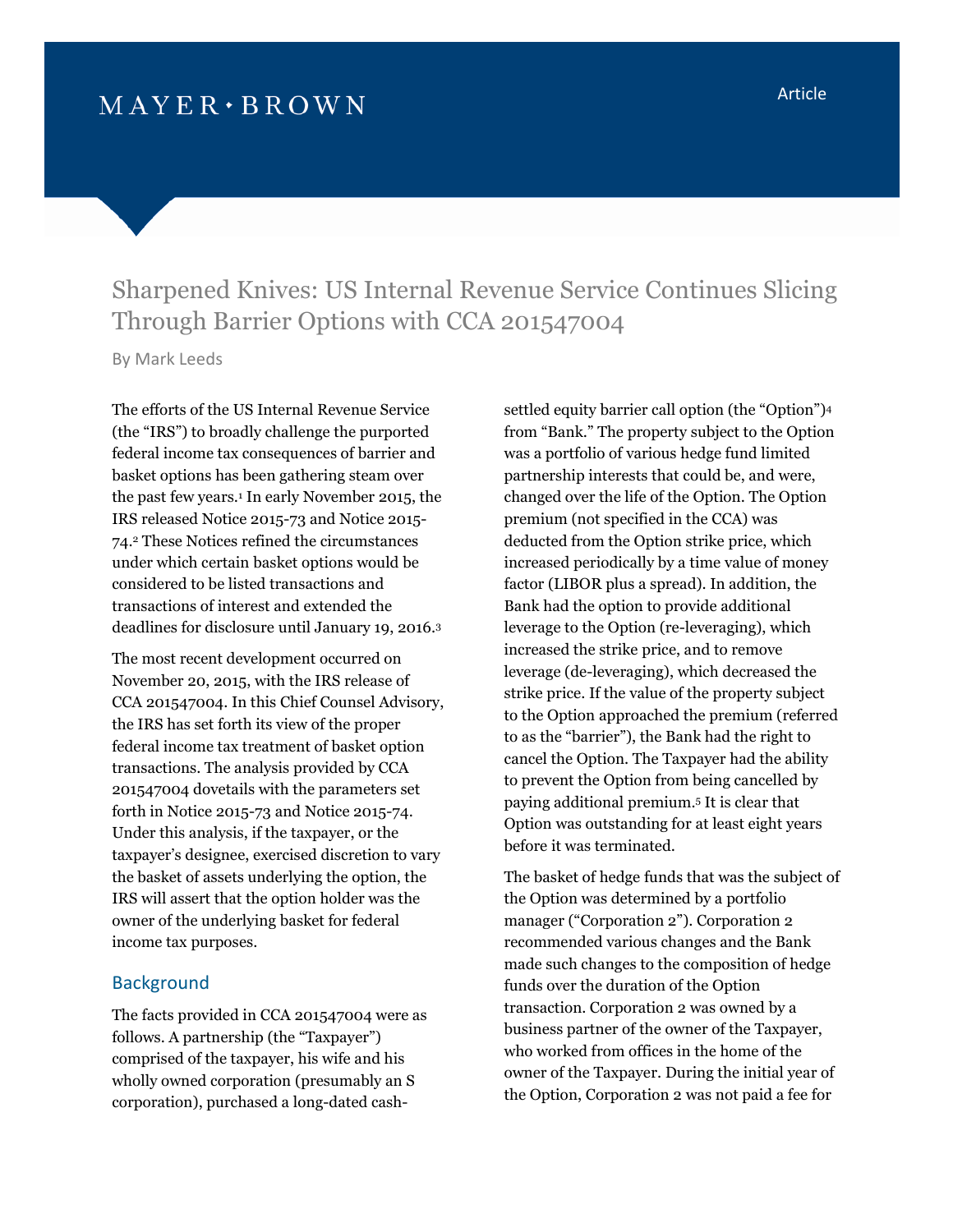its services. In the second year of the Option, the arrangement was amended and Taxpayer paid Corporation 2 a fee for its services. All changes that were recommended by Corporation 2 were approved by the Taxpayer. The Bank approved most (but not all) changes recommended by Corporation 2.

Apart from changes to the reference basket, two other changes were made to the Option. In the second year that the Option was outstanding, the Option was amended to provide for the payment of a portfolio management fee. In the fifth year that the Option was outstanding, it was amended to reduce the LIBOR spread payable to the Bank.

The hedge funds that were the subject of the Option were aware of the fact that Bank held interests in the hedge funds subject to the Option.

Beginning in the fourth year that the Option was outstanding, the Taxpayer made cash withdrawals from the Option. The withdrawals were not treated as partial terminations. The Taxpayer did not report any tax consequences from the withdrawals. Certain of the hedge funds invested in illiquid transactions (referred to as "side pockets"). The Taxpayer removed certain of these hedge funds from the Option. Given that Bank did not receive cash in respect of the side pockets in connection with its termination of its interest in the hedge fund (held as a hedge of its position in the Option), the Taxpayer maintained a continuing interest in that hedge fund until the side pocket was liquidated.

The Taxpayer obtained a tax opinion that the Option would be respected as an Option for federal income tax purposes and that the constructive ownership rules of Section 1260 of the Internal Revenue Code of 1986, as amended (the "Code") would not apply to the Option. The opinion erroneously assumed that the Option premium was payable in respect of the option

privilege and was not deducted from the Option strike price.

## The IRS Attack on the Treatment of the Option as an Option for Tax Purposes

The IRS first attacked the treatment of the Option as an option for federal income tax purposes by asserting that the Option was a disguised ownership arrangement in which the Taxpayer was the owner-in-fact of the hedge fund limited partnership interests. The IRS launched a two-prong attack in support of this position. First, the IRS found that there was no continuous offer and so the Taxpayer was economically compelled to exercise the Option. Second, the IRS found that "Taxpayer's ability to alter the Basket, through Corporation 2 … is not consistent with the notion that an option on property must reference specific property as a specified strike price."

Once the IRS found that these two factors supported the conclusion that the Option should not be treated as an option for federal income tax purposes, it concluded that the Taxpayer possessed the "benefits and burdens of ownership" of the hedge fund limited partnership interests. This conclusion supported the assertion that the Taxpayer should be treated as the owner of the underlying assets. Importantly, the IRS specifically held the fact "[t]hat Taxpayer was exposed to Bank's credit risk under the [Option] is not a significant countervailing factor." The IRS based this conclusion on its understanding that a bailor of securities to a deposit broker bears the risk of the deposit broker's solvency.

Of course, if the Bank did not hold a particular hedge fund referenced in the Option, it would have been anomalous to conclude that the Bank was acting as an agent of the Taxpayer in holding such asset. Accordingly, the IRS held that to the extent that Bank did not hold a hedge fund limited partnership interest referenced in the Option as a hedge, the Taxpayer would be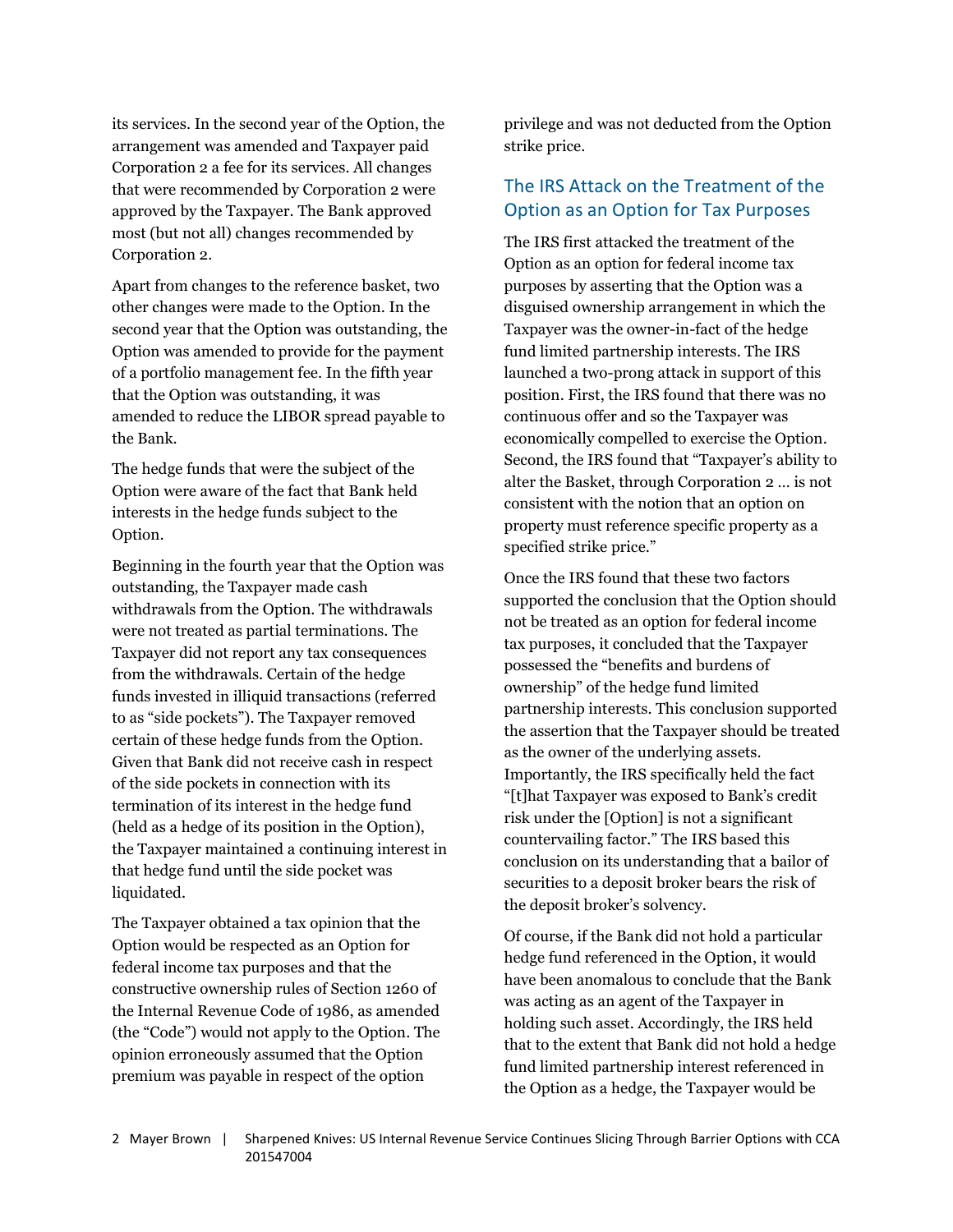considered to have entered into a constructive ownership transaction under Code § 1260 with respect to such asset.

The IRS also asserted that there were other adverse federal income tax consequences from the Option transaction. First, it asserted that the changes to the Option in the second and fifth years (to add a portfolio management fee and reduce the spread) were material modifications to the Option. Even if the Option was respected as an option for federal income tax purposes, these material modifications triggered a deemed exchange of the pre-modified Option for the post-modified Option. This deemed exchange would have triggered recognition of all gain or loss inherent in the Option. The IRS also asserted that all changes to the reference hedge fund limited partnership interests also resulted in deemed taxable exchanges. Last, the IRS held that the cash withdrawals from the Option were taxable and "Taxpayer has offered no explanation as to how it could withdraw cash from its appreciated positions in the contracts without realizing taxable income."

As a closing matter, the IRS held that the change in treatment from deferral under an Option to deemed ownership under a custodial arrangement is a change in accounting method. Based upon prior similar assertions, it appears that the IRS is treating this change as such in order to avoid statute of limitations defenses that the Taxpayer may otherwise have enjoyed. In our prior writings, we have raised the issue as to whether this is a correct interpretation of the change in accounting method rules.[6](#page-3-5)

#### Concluding Observations

It is clear that the IRS believes that the barrier/basket option transactions that it has uncovered in tax audits are abusive transactions that do not justify the tax reporting that taxpayers have employed in connection with these transactions. It is unusual to find such an extensive trail of IRS deliberations on a decision to draw a "line in the sand" to fight taxpayers (mostly individuals) who have engaged in such transactions. Taxpayers who have engaged in barrier/basket options transactions with features that closely resemble those in CCA 201547004 should consider changing their tax reporting pursuant to the provisions of Notice 2015-73 and Notice 2015-74 or prepare themselves for a protracted fight with IRS.[7](#page-3-6)

## *For more information about the topics raised in this article, contact any of the following lawyers or your regular Mayer Brown contact.*

**Mark H. Leeds** +1 212 506 2499 [mleeds@mayerbrown.com](mailto:mleeds@mayerbrown.com)

**Brian W. Kittle** +1 212 506 2187 [bkittle@mayerbrown.com](mailto:bkittle@mayerbrown.com)

**Shawn R. O'Brien** +1 713 238 2848 [sobrien@mayerbrown.com](mailto:sobrien@mayerbrown.com)

**Brendan J. Sponheimer** +1 212 506 2489 [bsponheimer@mayerbrown.com](mailto:bsponheimer@mayerbrown.com)

## **Endnotes**

<sup>1</sup> We chronicled these IRS efforts in October 2014 in the Mayer Brown Legal Update, "Like a Hot Knife Through Butter: the US Congress and Internal Revenue Service Pierce Straight Through Barrier Options," available at: https://www.mayerbrown.com/Like-a-Hot-Knife-[Through-Butter-The-US-Congress-and-Internal-Revenue-](https://www.mayerbrown.com/Like-a-Hot-Knife-Through-Butter-The-US-Congress-and-Internal-Revenue-Service-Pierce-Straight-Through-Barrier-Options-10-07-2014/)Service-Pierce-Straight-Through-Barrier-Options-10-07- 2014/

- <sup>2</sup> These Notices replaced and superseded Notice 2015-47 and Notice 2015-48, respectively.
- <sup>3</sup> Our initial observations on Notice 2015-47 and Notice 205- 48 can be seen here: https://www.mayerbrown.com/Outof-the-Money-The-IRS-Designates-Basket-Options-as-[Listed-Transactions-and-Transactions-of-Interest-07-16-](https://www.mayerbrown.com/Out-of-the-Money-The-IRS-Designates-Basket-Options-as-Listed-Transactions-and-Transactions-of-Interest-07-16-2010/) 2010/